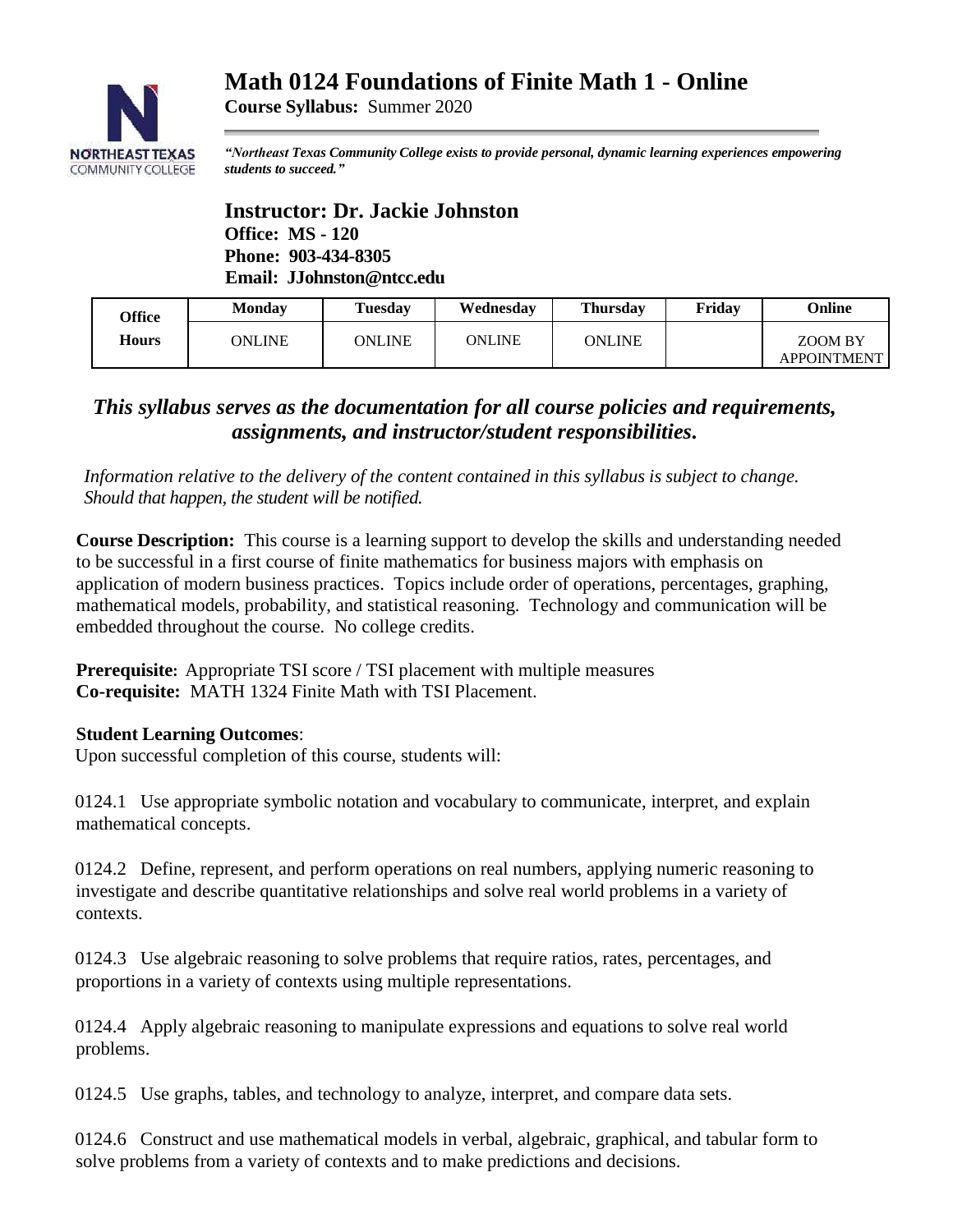## **Evaluation/Grading Policy:**

Satisfactory (CR): MATH 1324 "C" or better No Credit (NC): MATH 1324 "F, W, or NC"

### **Required Instructional Materials:**

All instructional material will be available in the Blackboard course.

## **Optional Instructional Materials:**

None

**Note**: The NTCC Bookstore link is at www.ntcc.edu.

## **Minimum Technology Requirements:**

A free online TI-83 will be available in Blackboard for PCs.

Below are some technical requirements for using Blackboard that will help your experience in this course.

You will see the NTCC Tech Support email address and phone number below. Please contact them if you run into any technical problems during the semester. Please let your instructor know you are having difficulties as well.

If you need further NTCC technical support services, please contact Austin Baker or Mary Lou Pemberton at:

abaker@ntcc.edu or 903-434-8279 mpemberton@ntcc.edu or 903-434-8270

Blackboard will work on both a Mac and a PC. (Chrome Books are known to have issues with Blackboard.) It is best to access Blackboard through Fire-Fox or Chrome as your web browser. If you have trouble with any of the activities working properly, you might change your web browser as your first solution. The Default Browser in Windows 10 is Edge. This browser does not do well with Blackboard! If you will go to Windows Accessories you will find Internet Explorer still on your computer but is not your default browser. If you have any difficulties navigating with Edge, close it and go to Internet Explorer.

You can download Blackboard Student for your smart phone from the Play store or the App store**.**

More information is available for Technology Requirements and Support under the **Student Resources** – [Technical Support Tab in Blackboard.](https://blackboard.ntcc.edu/webapps/portal/execute/tabs/tabAction?tabId=_14_1&tab_tab_group_id=_15_1)

## **Required Computer Literacy Skills:**

In order to ensure that you are fully prepared for your online part of the course, following is a list of expectations and requirements: Students in a hybrid and/or on-line program should be comfortable with and possess the following skill sets:

- 1. Self-discipline
- 2. Problem solving skills
- 3. Critical thinking skills
- 4. Enjoy communication in the written word

As part of your online experience, you can expect to utilize a variety of technology mediums as part of your curriculum:

- 1. Communicate via email including sending attachments
- 2. Navigate the World Wide Web using a Web browser such as Internet Explorer
- 3. Use office applications such as Microsoft Office (or similar) to create documents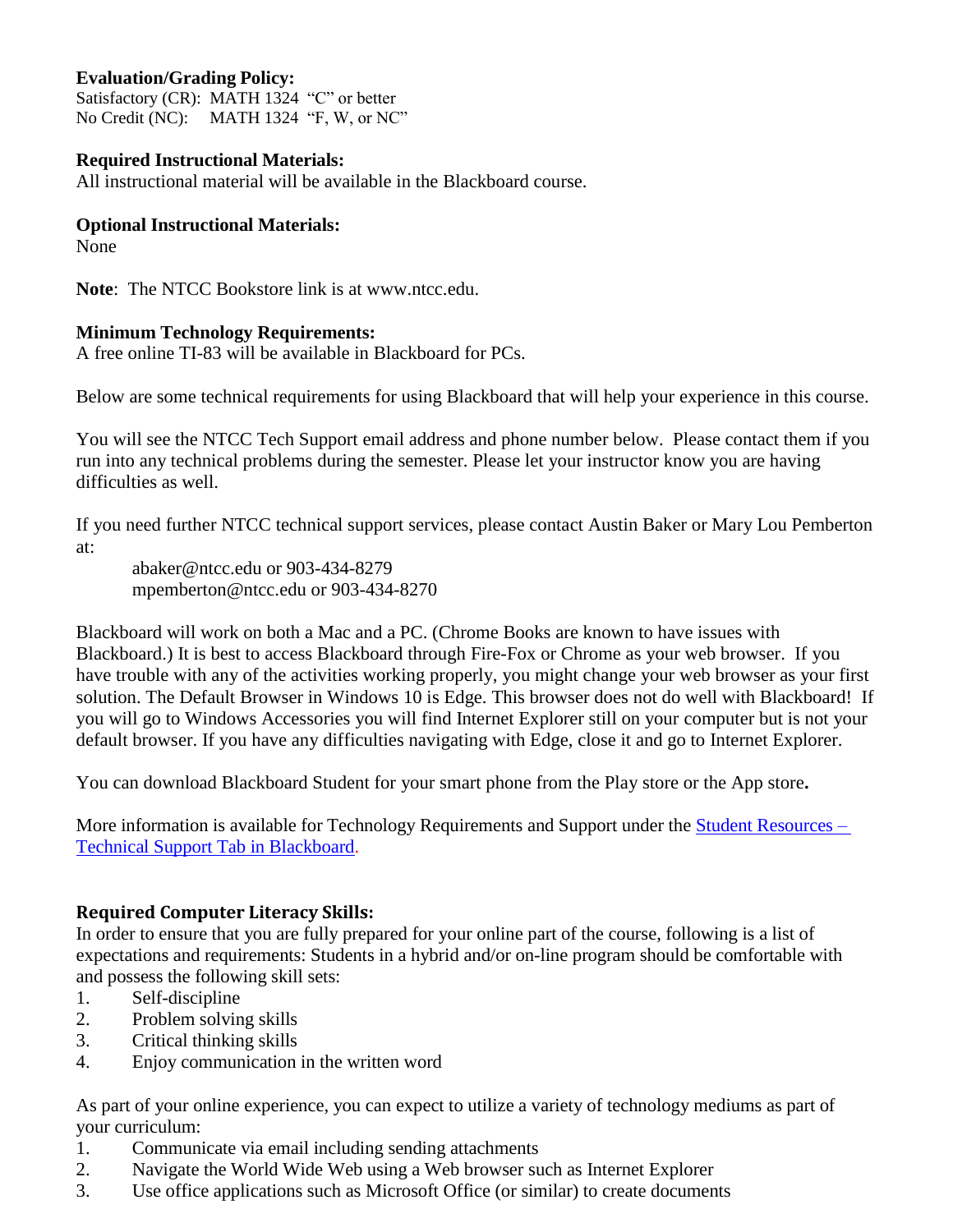- 4. Be willing to learn how to communicate using a discussion board and upload assignments to a classroom Web site
- 5. Be comfortable uploading and downloading saved files
- 6. Have easy access to the Internet
- 7. Navigate Blackboard, including using the email component within Blackboard. Instructions and tutorials for this are provided in your course.

For more information or technical assistance on using the Learning Management System, please refer to the Home Page, Orientation Module, in the important technical requirement, information and support folder in Blackboard.

## **Course Structure and Overview:**

In this course where students are required to access activities on the Blackboard Learning Management System. A typical class involves general participation by all members in discussions regarding mathematical principles and procedures being studied. It is very important students keep up with course materials and assignments. Students are expected to watch instructional videos, read course textbook, and complete online assignments located in the Learning Management System, Blackboard by due dates.

## **Communications:**

Emails and phone messages will be responded to with 24 hours. If you do not receive a response within 24 hours, then the email or phone message was not received. Posts in the Discussion Forum "Questions, Comments, and/or Concerns?" will be monitored by the instructor. Responses by the instructor will be within 72 hours of post. Students are expected to abide by Netiquette rules when communicating online. See this link for details: [Netiquette Rules.](http://www.albion.com/netiquette/corerules.html)

The college's official means of communication is via your campus email address. I will use your campus email address and Blackboard to communicate with you outside of class. Make sure you keep your campus email cleaned out and below the limit so you can receive important messages.

#### **Institutional/Course Policy**:

No late work will be accepted without prior approval by the instructor. Students are always expected to be respectful toward classmates and professor! Review Student Conduct in the Student Handbook. It is the student's responsibility to check Blackboard for important information/announcements regarding the course. Students should be working on course material via Blackboard every week. Do not wait until the last minute to complete and submit assignments in case of technology issues.

## **NTCC Academic Honesty/Ethics Statement:**

NTCC upholds the highest standards of academic integrity. The college expects all students to engage in their academic pursuits in an honest manner that is beyond reproach using their intellect and resources designated as allowable by the course instructor. Students are responsible for addressing questions about allowable resources with the course instructor. Academic dishonesty such as cheating, plagiarism, and collusion is unacceptable and may result in disciplinary action. This course will follow the NTCC Academic Honesty and Academic Ethics policies stated in the Student Handbook. Refer to the student handbook for more information on these subjects.

#### **ADA Statement:**

It is the policy of NTCC to provide reasonable accommodations for qualified individuals who are students with disabilities. This College will adhere to all applicable federal, state, and local laws, regulations, and guidelines with respect to providing reasonable accommodations as required to afford equal educational opportunity. It is the student's responsibility to request accommodations. An appointment can be made with the Academic Advisor/Coordinator of Special Populations located in Student Services and can be reached at 903-434-8264. For more information and to obtain a copy of the Request for Accommodations, please refer to the special populations page on the NTCC websit[e.](about:blank)